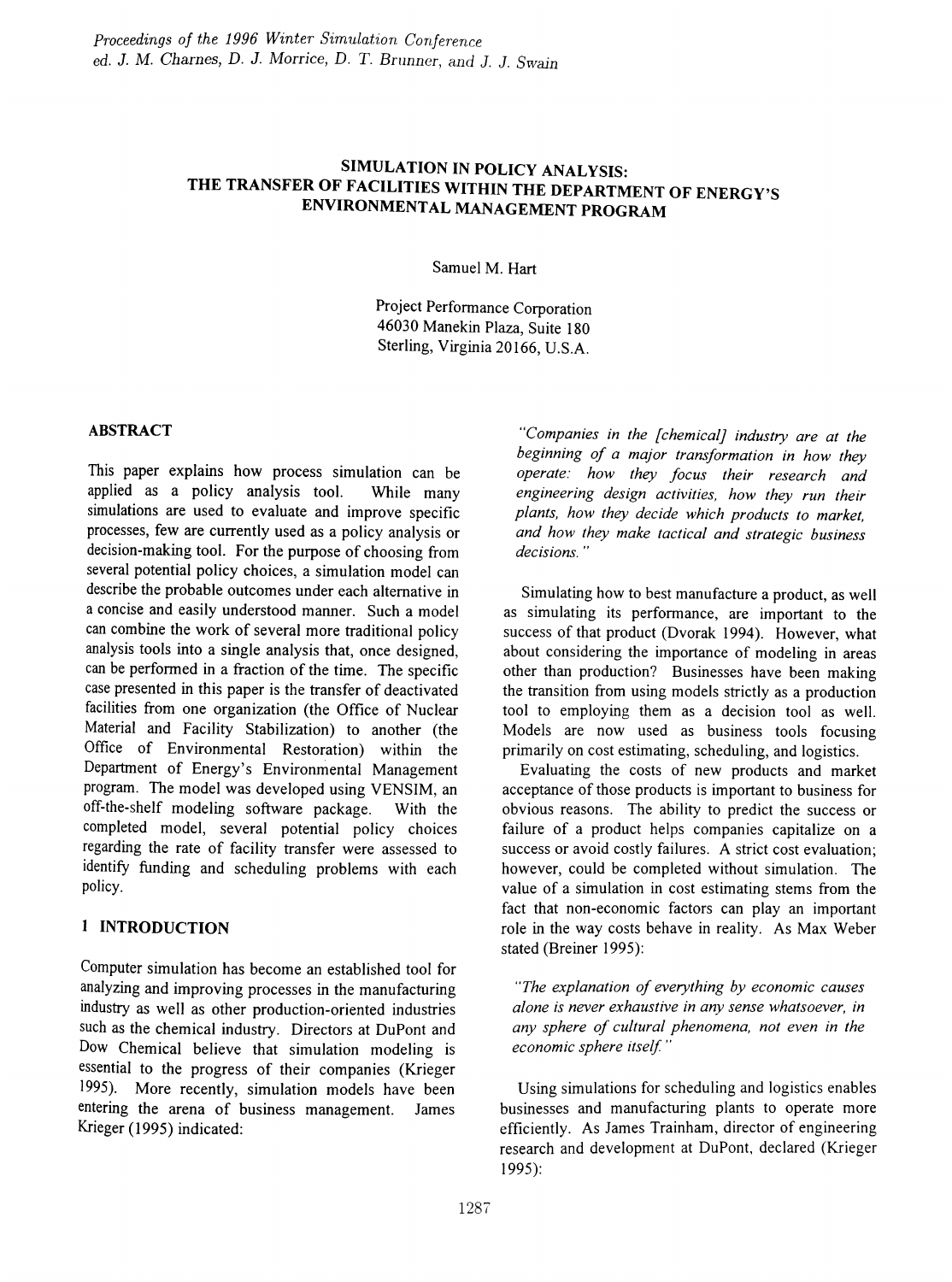*HOutstanding supply-chain management cannot make a second-rate manufacturing process worldclass, but second-rate supply-chain management can make a best-in-the-industry manufacturing plant perform no better than a mediocre one. "*

If the private sector can use simulation tools for such a wide array of applications, why shouldn't the federal government use simulation tools in a similar manner? Some organizations within the government, such as the military, are already using simulation models for a wide array of uses. As Major General Joseph 1. Redden (1995) explained:

*USimulation has been extensively and successfully applied to a wide range of nlilitary problems including*

- *• operations ofweapons*
- *• establishing requirements*
- *• acquisition*
- *• logistics*
- *• communications*
- *• war-gaming*

One such model used by the Department of Defense is the Cost Analysis Strategy Assessment model. The model serves as a Life Cycle Cost model to be used as a decision tool (Manary 1995). Some government organizations are now beginning to use simulation models on a large scale. Within the Department of Energy's Office of Environmental Management (EM), a simulation tool is used to provide a life-cycle cost and scheduling estimate for the entire program. However, few models are used on a smaller scale to evaluate specific problems in EM. In 1995, Idaho National Engineering Laboratory designed a simulation to analyze different scenarios of storing high-level nuclear waste (Kristofferson 1995). The model evaluated five scenarios varying the availability of a waste repository facility. It provided a useful scheduling policy analysis tool for the transfer of high-level waste, although the different scenarios were assumed outcomes with varying funding levels, and cost data was not directly integrated into the model.

The objective of the model described in this paper is to develop a policy analysis model that integrates budgetary and scheduling concerns. The process chosen was the transfer of facilities from the Office of Nuclear Material and Facility Stabilization to the Office of Environmental Restoration. This simulation is also unique to other policy analysis models in that the transfer that is modeled is a "paper" transfer. In other words, it is not a physical transfer of materials, but rather an administrative transfer.

An additional goal of this simulation was to use an off-the-shelf software program to design the model. The software chosen was VENSIM, a discrete event, system simulation program.

### 2 THE MODEL

The model shown in Figure 1 simulates the process that a facility scheduled to be decommissioned follows through the Office of Nuclear Material and Facility Stabilization (EM-60) and the Office of Environmental Restoration (EM-40). The majority of facilities will go through five phases in EM-60 and two phases in EM-40. The EM-60 phases include Pre-Stabilization Surveillance and Maintenance, Stabilization, Post-Stabilization Surveillance and Maintenance, Deactivation, and Post-Deactivation Surveillance and Maintenance. The EM-40 phases are Decontamination and Decommissioning. Two additional phases in the EM-40 program that are not included above are: 1) a general Surveillance and Maintenance phase, shown as Transfer Holding in the model flowchart, and 2) Long Term Surveillance and Maintenance. The Transfer Holding is identical to EM-60's Post-Deactivation Surveillance and Maintenance with the exception that facilities in this phase are under EM-40 management instead of EM-60. The Long Term Surveillance and Maintenance phase includes facilities that have been decommissioned but are still owned by EM-40 and must be maintained. Surveillance and Maintenance includes basic operations and costs necessary to maintain the facility such as security, power, etc.



Figure 1: Facility Transfer Model Flowchart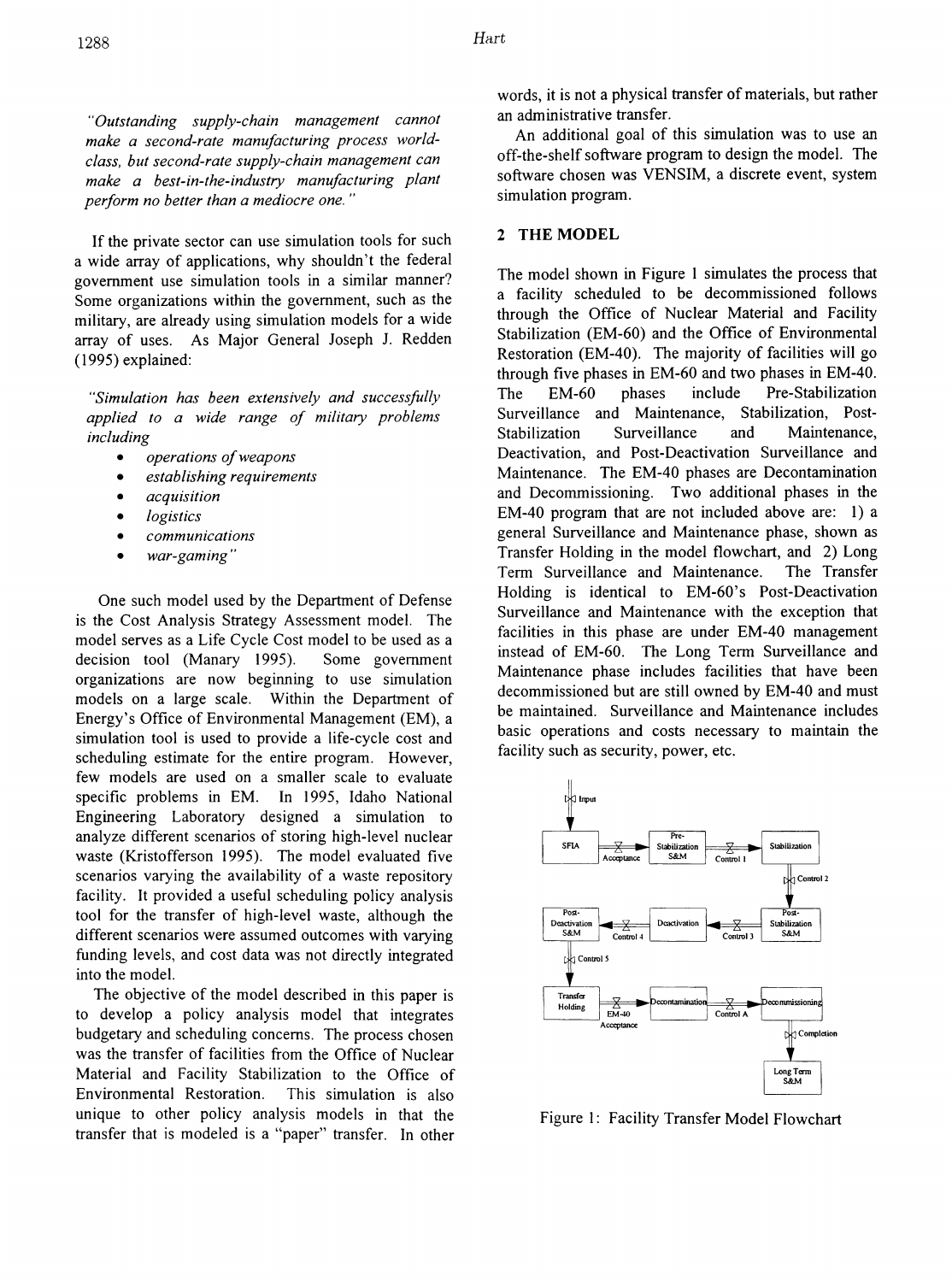It is possible for additional facilities to enter the process at a later date. Most of these facilities are logged in the Surplus Facilities Inventory Assessment (SFIA) database. It is also possible; however, that some facilities not currently in the SFIA database will be added. Therefore, the model was designed to include both SFIA additions as well as any other additions to the current SFIA database.

A facility spends a given amount of time in each phase and then moves on to the next phase in the process; however, the rate at which facilities proceed is also somewhat determined by the costs of processing those facilities and the budget allocated to the program. Therefore, cost information as well as program budget information were included (for each phase) in the model.

The facilities follow a linear flow from one phase to the next until completion. The facilities included range from a large production reactor to storage tanks to retention basins. Obviously, the costs and time to complete these different types of facilities may vary. As organized by the Office of Environmental Management, there are 22 possible facility types. They are based on the type of building, the size of the building, and waste type. Therefore, the model was subscripted to include different cost and time duration information of each phase and each facility type. Since the program is already several years old, those facilities already into the process were included in the phases where they are currently located.

The model was also designed to remain as flexible as possible. It is likely that the amount of time required to complete a phase may vary over the course of the several decades required to complete all facilities. Therefore, the model includes a time dilation factor. This variable will increase the time required to complete each stage by a certain percentage each year. While this variable is not required, it is helpful for evaluating different scenarios. Similarly, a cost inflation rate is factored into the model. Finally, it must also be remembered that budgets will fluctuate from year to year. The VENSIM software allows a step function to be used that increases or decreases the budget figures at specified years. It is even possible to set the model to automatically pause during the simulation run to adjust the budget.

# 3 MODEL ASSUMPTIONS

Three basic assumptions had to be made in the model. First, those facilities already in the process could not start in the middle of a given phase. Therefore, facilities were placed at the beginning of their current phase if less than half way to completion of that phase, or at the beginning of the next phase if more than half way

through the phase. This rule does not apply to facilities in SFIA or Transfer Holding since there is no time constraint on those phases.

The second assumption applies to determining the method in which facilities are accepted from SFIA into EM-60 and from Transfer Holding to the Decontamination phase of EM-40. There is not a standard program-wide policy on the method of selecting facilities into the process. Therefore, a system was devised that would calculate a proportionate number of each facility type to be accepted into the next phase (Pre-Stabilization Surveillance and Maintenance or Decontamination) based on the number of facilities of that type remaining and the cost of accepting each facility. This is explicitly stated by the following equations:

$$
F_t P = F_t / F
$$

$$
B_t = B * F_t P
$$

$$
F_{t0} = B / C.
$$

where  $F<sub>t</sub>$  is the number of facilities of type t remaining in SFIA or Transfer Holding, F is the total number of facilities,  $F_t$ P is the percentage of facilities of type t remaining, B is the total budget for accepting new facilities,  $B_t$  is the budget for accepting facilities of type t,  $C_t$  is the cost of facilities of type t in the next phase, and  $F_{t0}$  is the number of facilities of type t accepted into the next phase. While this is not the method that EM-40 and EM-60 necessarily follow in accepting facilities into the process, it is the best standard method available at this time.

Finally, the model assumes that EM-60 will receive a minimum funding level equal to that which is necessary to process the facilities that have already been accepted into the program.

#### 4 OPERATING THE MODEL

While the model is designed to simulate the entire program, it can also be used on a site specific basis. Here the model was run using test data for a single site in the Environmental Management program. The site includes eight facility types out of the possible 22. Three different policy scenarios were examined: increased funding for EM-60 to complete facilities in the minimum amount of time with constrained EM-40 funding at 50% of EM-60 funding, equal funding for both EM-60 and EM-40 with 50 percent more facilities being added from SFIA, and equal funding for both EM-60 and EM-40 as the control scenario. The model runs from fiscal year 1995 through fiscal year 2070.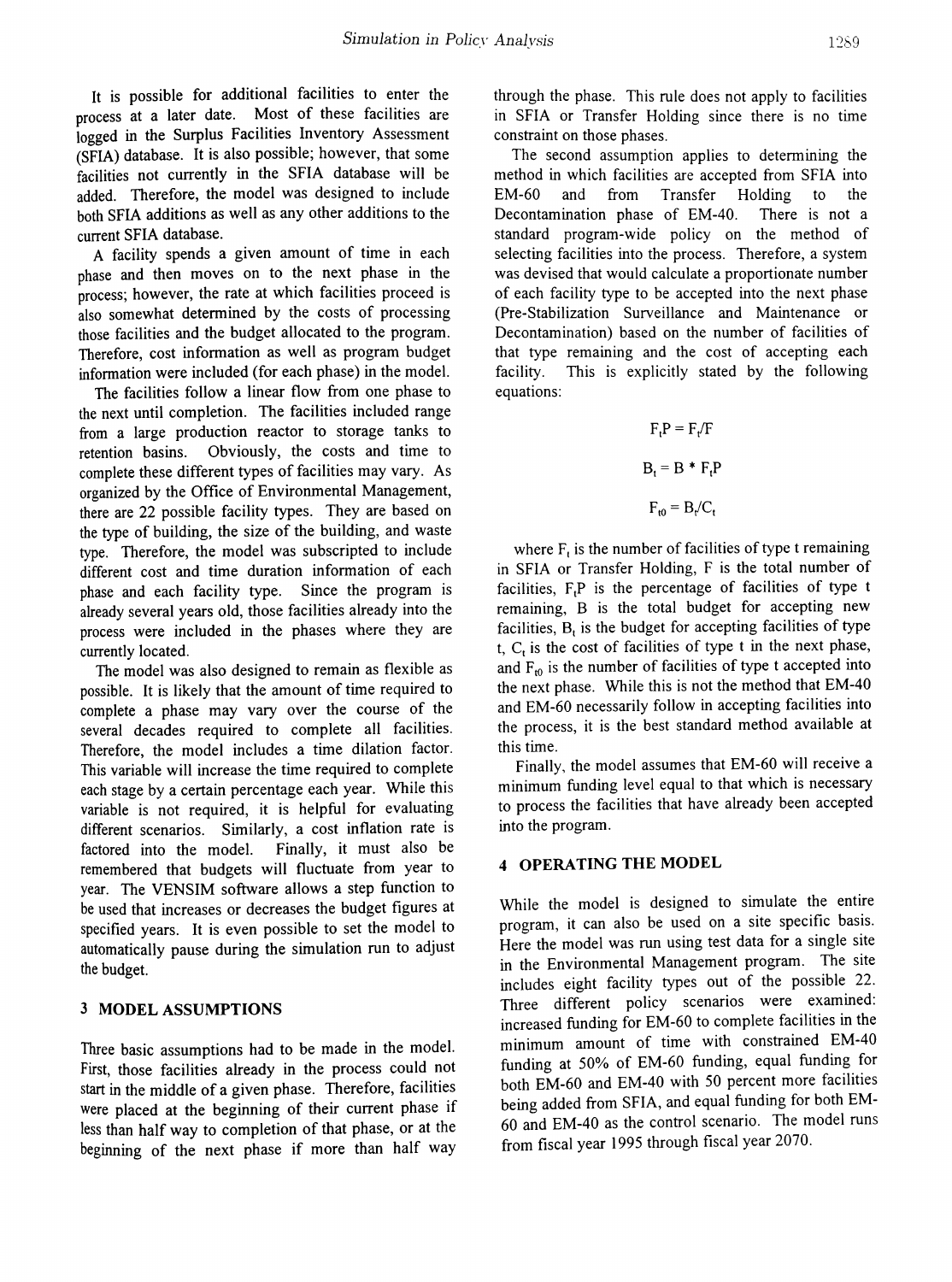### 5 RESULTS

In the first scenario, EM-60 completes all the facilities in <sup>75</sup> the minimum time allowed; however, a bottleneck forms in the transfer holding phase since EM-40 does not have the funding to process all the facilities when they are received. As seen in Figure 2, the low EM-40 funding causes a delay and the last facility is not accepted into the Decontamination phase until 2045.



Figure 2: Total Facilities in Transfer Holding Phase

In the second scenario, EM-60 has only enough funding to process the facilities already in the program. Therefore, as seen in Figure 3, the additional facilities from SFIA do not enter the Pre-Stabilization Surveillance and Maintenance phase until 2007. This



Figure 3: Total Facilities in Pre-Stabilization Surveillance and Maintenance Phase

influx of facilities at such a late date makes it impossible to complete the facilities by 2070. In fact, as shown in Figure 4, some facilities are still in the Transfer Holding phase in 2070.



Figure 4: Total Facilities in Transfer Holding Phase

In the control scenario, EM-40 is able to accept facilities almost as quickly as EM-60 completes them as illustrated in Figure 5. The backlog in the frrst scenario is avoided, and instead of a peak of over 200 facilities, the Transfer Holding phase never reaches 100. Furthermore, all facilities have been absorbed into EM-40 by 2025 instead of 2045 in the frrst scenario or later than 2070 as in the second scenario.



Figure 5: Total Facilities in Transfer Holding Phase

# 6 FUTURE REVISIONS

In future revisions of the model, additional variables will be added to aid in analysis of the best methods by which to accept facilities into the process. Such methods will include relative risk and difficulty level. Relative risk refers to the risk posed by a facility to the workers, the public, and the environment. Risk levels will be assigned to each facility type. This variable will enable the policy of completing high risk facilities to be evaluated. For the difficulty level, assigning such a score could show whether it would be cost effective to process the most difficult facilities frrst or last.

### 7 CONCLUDING REMARKS

This model has shown that simulation models can be successfully used as policy analysis tools for specific processes. Once the model was designed, the results for